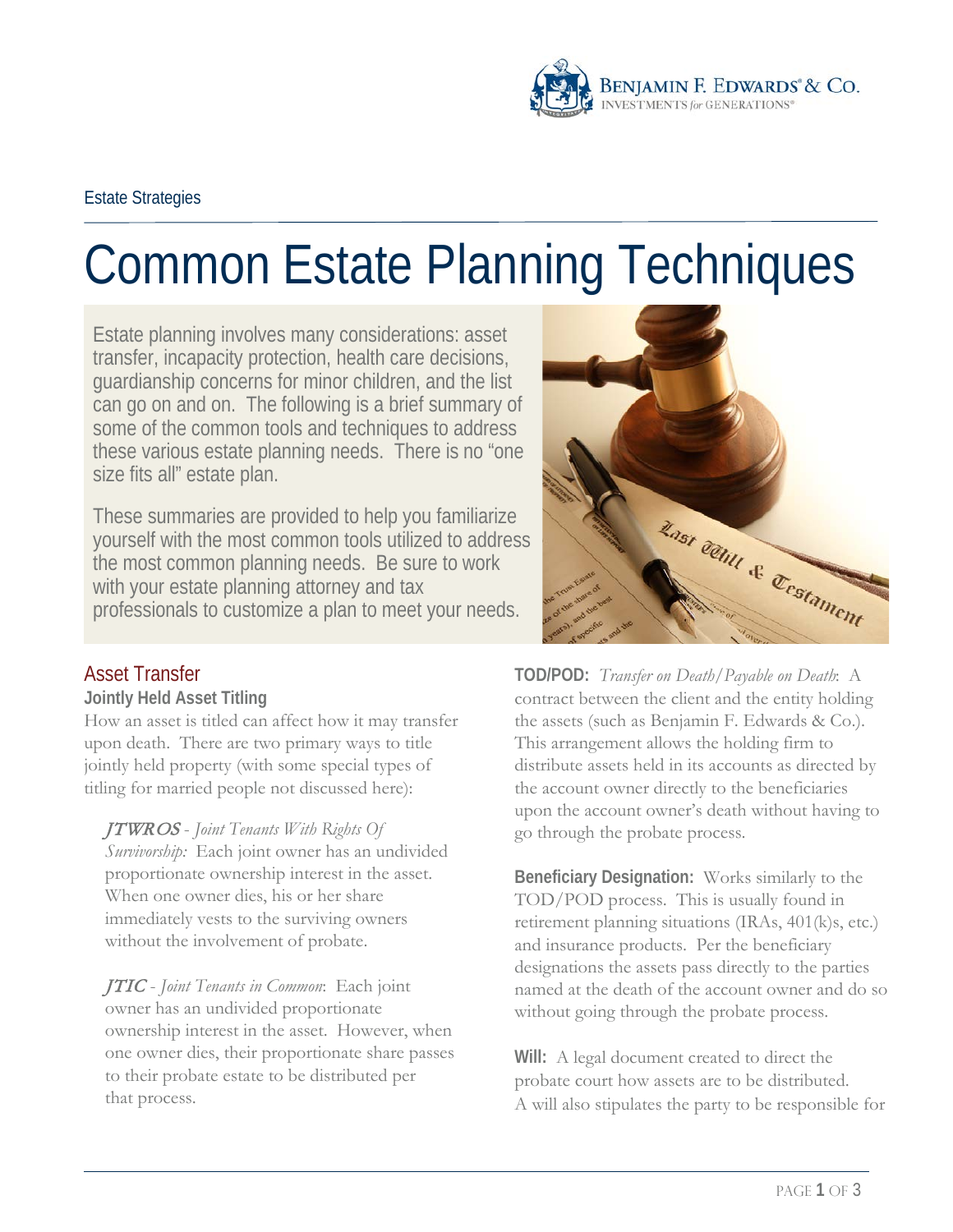

#### Estate Strategies

administering the probate estate (called a Personal Representative or Executor). Guardians for minor children or dependents are also named in a will. A will only applies to assets that pass through probate. Therefore, assets passing via JTWROS, TOD, beneficiary designation, trust, etc. would not be controlled by a will.

**Trust:** A legal arrangement where the creator/grantor of the trust transfers assets to a fiduciary called a trustee. The trustee then has the duty to hold assets pursuant to the trust document terms on behalf of the beneficiaries of the trust. These three separate parties, the grantor, trustee and beneficiary, can all be the same person or could be three different entities. Trusts are used for estate planning in many different ways, and trusts typically provide the most options and flexibility in meeting legacy goals. Also, since a trust is a legal entity, assets held in trust do not have to pass through the probate process generally.

#### What is Probate?

**Probate is the process to pass clear title for assets not otherwise legally transferred to others (either via a TOD, beneficiary designation, trust, etc.). This typically means individually titled assets.** 

**The assets are "probated" in that the probate court ensures the deceased person's debts and taxes are paid, and thereafter any remaining assets are reregistered with clear title to the new owners.** 

**While probate court has the benefit of judicial oversight and administration, it is often cumbersome, time-consuming and costly. Moreover, probate matters are public record.**

Intestacy: Dying "intestate" or in a state of "intestacy" means that an individual has died without a will and assets are passing via the probate process. Without directions via a will, the probate court will use default state law statutes to determine where probate assets shall pass. The assets typically pass to the surviving spouse and/or blood relatives of some degree and in varying amounts depending on the specific state rules.

## Incapacity Planning

**Financial power of attorney:** A legal document granting enumerated financial powers to another person, known as the "agent" or "attorney-in-fact". The powers granted can be very narrow or extremely broad depending on the need. Powers of attorney are usually either "durable" (meaning the power is granted to the agent immediately and the agent's authority survives any eventual incapacity of the grantor) or "springing" (meaning some action, typically a doctor declaring the grantor to be incapacitated, must occur before the agent has authority to act). Most planners use durable powers of attorney to allow swift transitions of responsibilities when necessary.

**Living Trusts:** A trust created during one's lifetime, also known as a revocable trust or grantor trust, that has provisions for the care of the grantor should the grantor become incapacitated. The assets held by the trust would then fall to the control of the successor trustee who could use those assets to care for the incapacitated grantor per the trust's terms.

Health care/medical power of attorney: Simply, these are similar to a financial power of attorney, only for health care decisions. These legal documents grant enumerated health care decision